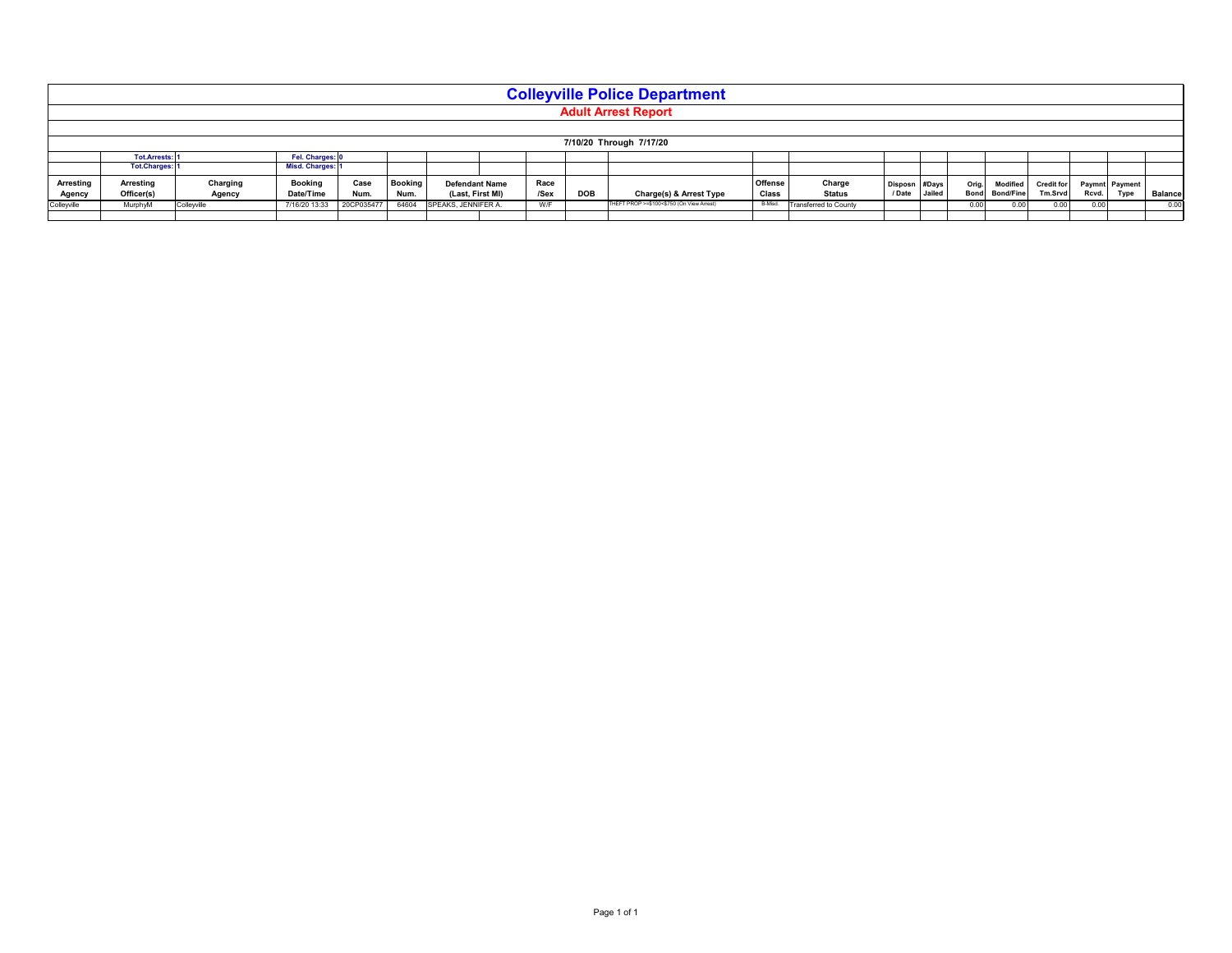## **COLLEYVILLE POLICE DEPARTMENT**

#### *Summary of Reported Incidents*

*For Friday, 7/10/20 @ 8:01 AM Thru Friday, 7/17/20 @ 8:00 AM*

| Case#                   | <b>Call Type</b>           | Offense                                 | Location *address has been<br>rounded to the nearest hundred* | <b>Occurred Between</b><br>Day / Date / Time | <b>Case Synopsis</b>                                            | <b>Listed Property</b>                                                                                                                                                                                                                                                                                                                                                                                                                                                                                                                                                                                                                                                                                                                                                                                                                                                                                                                                                                                                                                                                                                                                                                                                                                                                                                                                                                                                                                                                | <b>Involved Vehicles</b>                             | Investigating<br>Officer |
|-------------------------|----------------------------|-----------------------------------------|---------------------------------------------------------------|----------------------------------------------|-----------------------------------------------------------------|---------------------------------------------------------------------------------------------------------------------------------------------------------------------------------------------------------------------------------------------------------------------------------------------------------------------------------------------------------------------------------------------------------------------------------------------------------------------------------------------------------------------------------------------------------------------------------------------------------------------------------------------------------------------------------------------------------------------------------------------------------------------------------------------------------------------------------------------------------------------------------------------------------------------------------------------------------------------------------------------------------------------------------------------------------------------------------------------------------------------------------------------------------------------------------------------------------------------------------------------------------------------------------------------------------------------------------------------------------------------------------------------------------------------------------------------------------------------------------------|------------------------------------------------------|--------------------------|
|                         | 20CP034368 Burglary Report | BURGLARY OF HABITATION 3000 SHERWOOD LN |                                                               | Tue, Jul/7 04:00 PM<br>Fri. Jul/10 08:30 AM  | Burglary of Habitation                                          | Smith and Wesson Pistol (Smith and Wesson<br>9mm) Val-\$509.95 / Smith and Wesson<br>Revolver (Smith and Wesson Revolver . 38spl<br>S/N) Val-\$499.95 / Kendall Scott Earrings<br>(Kendall Scott Earrings) Val-\$65.00 / James<br>Avery Bracelet (James Avery Faith, Hope and<br>Love bracelet ) Val-\$50.00 / James Avery Ring<br>(James Avery hammered 18c white gold ring)<br>Val-\$1000.00 / Wedding band (Wedding band<br>stamped with date of 12/17/1965) Val-\$700.00<br>/ TCU class ring (TCU Class of 1990 ring with<br>BBA Finance on it) Val-\$450.00 / Ring (White<br>gold ring with emerald stone) Val-\$4000.00 /<br>Ring (Ring with "Years of Service" and "The<br>Associates" on it with diamonds) Val-\$1000.00<br>/ Ring (Jade rock with gold center and floral<br>detail rod in middle placed on ring) Val-<br>\$700.00 / Ring (Jade and gold ring) Val-<br>\$400.00 / Pearl Necklace (Pearl necklace with<br>gold and diamond clasp) Val-\$4000.00 /<br>Necklace (Silver Faith, Hope and Love<br>necklace) Val-\$50.00 / Misc silver (Misc. silver)<br>Val-\$500.00 / Gold-coin Necklace (Gold coin<br>on a necklace) Val-\$4000.00 / Gold Bracelet<br>Val-\$2000.00 / Charm bracelet (Gold charm<br>bracelet with approx. 7 or 8 charms) Val-<br>\$3500.00 / Bracelets (Series of sterling silver<br>bangle bracelets) Val-\$300.00 / Bracelets<br>(Series of five gold bangle bracelets) Val-<br>\$500.00 / Bracelet (Art Deco silver bracelet)<br>Val-\$100.00 | Mercedes-Benz GLC SUV (Sports<br>Utility) / Suburban | Weatheread, J.           |
| 20CP034388 Theft Report |                            | <b>INFORMATION</b>                      | 8100 PRECINCT LINE RD                                         | Thu, Jul/9 04:06 PM<br>Fri, Jul/10 08:00 AM  | Information                                                     | (Unknown stolen items from purse) Val-\$1.00                                                                                                                                                                                                                                                                                                                                                                                                                                                                                                                                                                                                                                                                                                                                                                                                                                                                                                                                                                                                                                                                                                                                                                                                                                                                                                                                                                                                                                          |                                                      | Beregszaszy, A           |
| 20CP034438 Traffic      |                            | Possession Of Drug<br>Paraphernalia     | 1000 JOHN MCCAIN RD                                           | Fri, Jul/10 10:03 PM<br>Fri, Jul/10 10:38 PM | Clear by citation - Class C<br>Possession of Drug Paraphernalia | Pipe (Weed Pipe (Wood and Metal) with Burnt<br>Marijuana Residue) / Grinder (Blue Grinder<br>with 0.0125 oz of Marijuana)                                                                                                                                                                                                                                                                                                                                                                                                                                                                                                                                                                                                                                                                                                                                                                                                                                                                                                                                                                                                                                                                                                                                                                                                                                                                                                                                                             | Jeep WRANGLER SUV (Sports<br>Utility) / Suburban     | Lewallen, C.             |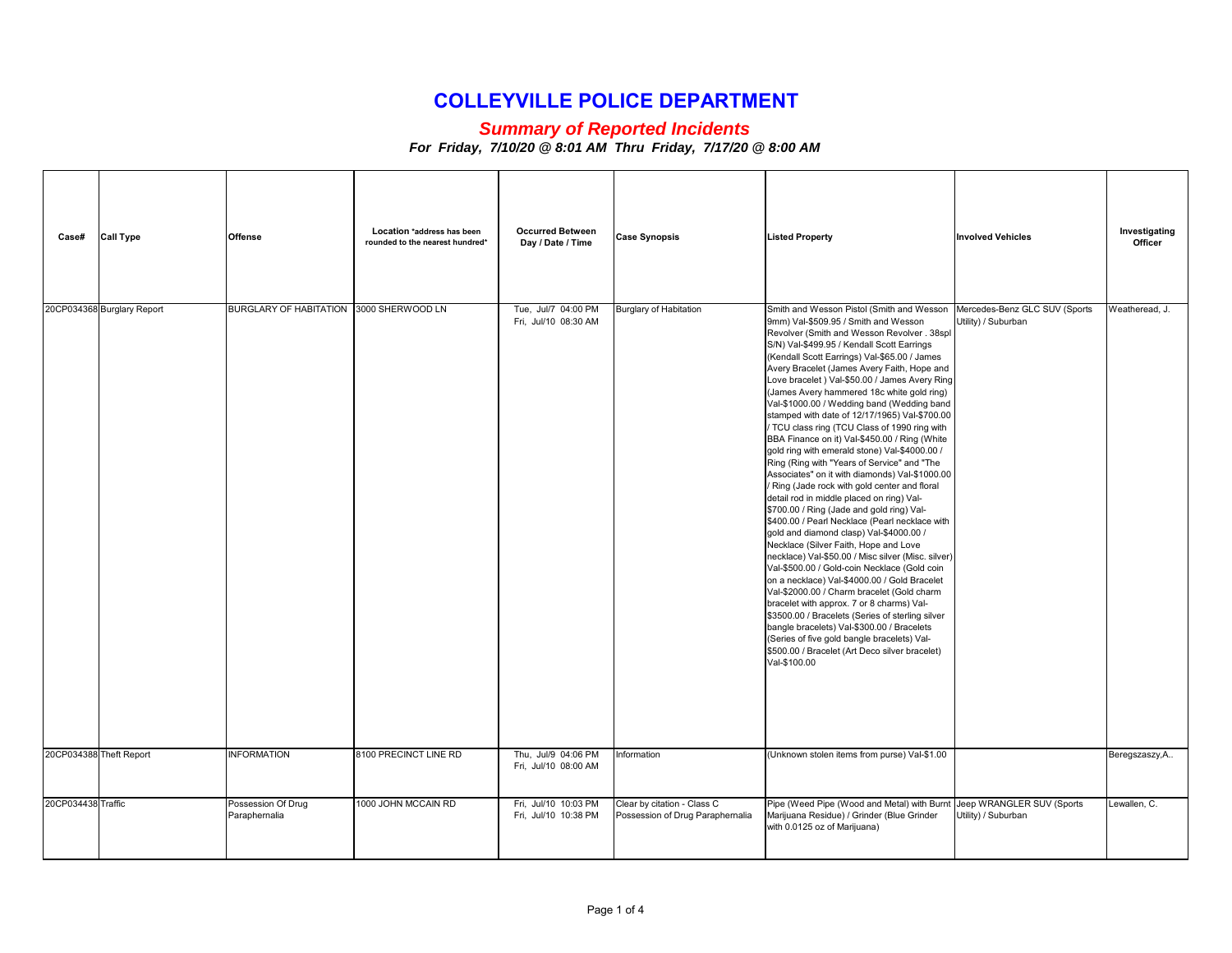## **COLLEYVILLE POLICE DEPARTMENT**

#### *Summary of Reported Incidents*

*For Friday, 7/10/20 @ 8:01 AM Thru Friday, 7/17/20 @ 8:00 AM*

| Case#                     | <b>Call Type</b>             | <b>Offense</b>                                       | Location *address has been<br>rounded to the nearest hundred* | <b>Occurred Between</b><br>Day / Date / Time | <b>Case Synopsis</b>                                 | <b>Listed Property</b>                                                                                                                                                                                                                                                                                             | <b>Involved Vehicles</b> | Investigating<br>Officer |
|---------------------------|------------------------------|------------------------------------------------------|---------------------------------------------------------------|----------------------------------------------|------------------------------------------------------|--------------------------------------------------------------------------------------------------------------------------------------------------------------------------------------------------------------------------------------------------------------------------------------------------------------------|--------------------------|--------------------------|
| 20CP034469 Investigation  |                              | <b>INFORMATION</b>                                   | 1400 HARDAGE LN                                               | Fri, Jul/10 11:50 PM<br>Sat, Jul/11 01:30 AM | Information                                          |                                                                                                                                                                                                                                                                                                                    |                          | Scott.S                  |
| 20CP034525 Disturbance    |                              | <b>Mental Detention</b>                              | 5500 Colleyville Blvd                                         | Sat, Jul/11 06:16 AM<br>Sat, Jul/11 09:20 AM | Mental Detention                                     |                                                                                                                                                                                                                                                                                                                    | Toyota Sedan 4D          | Mackey, J.               |
|                           | 20CP034547 Contact Citizen   | <b>INFORMATION</b>                                   | 6700 Pleasant Run RD                                          | Sat, Jul/11 08:30 AM<br>Sat, Jul/11 11:30 AM | Information                                          |                                                                                                                                                                                                                                                                                                                    |                          | Moore, G                 |
|                           | 20CP034580 Domestic I/P-JO   | <b>INFORMATION</b>                                   | 1700 FOUNTAIN PASS DR                                         | Sat, Jul/11 04:30 PM<br>Sat, Jul/11 05:14 PM | Information                                          |                                                                                                                                                                                                                                                                                                                    |                          | Weatheread, J.           |
|                           | 20CP034603 major accident-PD | <b>EVADING ARREST DET</b><br><b>WNEH</b>             | 2300 OAK KNOLL CT                                             | Sat. Jul/11 09:00 PM<br>Sat, Jul/11 10:00 PM | Juvenile Arrest - EVADING ARREST<br><b>DET W/VEH</b> |                                                                                                                                                                                                                                                                                                                    | Ford F250 Pickup         | Scott.S                  |
|                           | 20CP034698 Domestic I/P-JO   | ASSAULT CAUSES BODILY<br><b>INJURY FAMILY MEMBER</b> | 2700 SHERWOOD LN                                              | Sun, Jul/12 08:01 PM<br>Sun, Jul/12 08:55 PM | ASSAULT CAUSES BODILY<br><b>INJURY FAMILY MEMBER</b> |                                                                                                                                                                                                                                                                                                                    |                          | Watson, Z.               |
| 20CP034875 Identity Theft |                              | <b>INFORMATION</b>                                   | 4500 BOWMAN DR                                                | Mon, Jul/6 12:00 AM<br>Thu, Jul/9 12:00 AM   | <b>Identity Theft</b>                                | Account (Account opened with victim<br>information) Val-\$0                                                                                                                                                                                                                                                        |                          | Crittenden, R.           |
| 20CP035013 Identity Theft |                              | <b>Identity Theft</b>                                | 6900 WANDERING WAY                                            | Sat, Jul/11 12:00 AM<br>Tue, Jul/14 09:56 AM | Identity theft                                       | WALMART Cash Advance (SUSPECT DID A<br>CASH ADVANCED AT WALMART USING<br>VIC ACCOUNT AND CC NUMBER ) Val-\$800<br>/ DJ TABLE PURCHASE (SUSPECT<br>ORDERED A DJ TABLE USIMG VICTIMS<br>INFORMATION ) Val-\$1000 / BEST BUY CC<br>(SUSPECT USED VICTIMS BEST BUY CC<br>FOR A FRAUDULENT PURCHASE ) Val-<br>\$1028.36 |                          | Fredeck, S.              |
|                           | 20CP035029 Found Property    | Found Property                                       | 3900 Glade Rd                                                 | Wed, Jul/8 12:00 AM<br>Wed, Jul/8 12:00 AM   | FOUND PROPERTY                                       | LEVI'S WALLET (BLACK LEVI'S WALLET<br>WITH MISC. ITEMS)                                                                                                                                                                                                                                                            |                          | Medford, G.              |
| 20CP035233 Investigation  |                              | <b>INFORMATION</b>                                   | 5200 Riverwalk Dr                                             | Wed. Jul/15 12:00 AM<br>Wed, Jul/15 11:20 AM | <b>NCMEC Report Received</b>                         |                                                                                                                                                                                                                                                                                                                    |                          | Self,C                   |
| 20CP035314 Hit and Run    |                              | <b>Hit And Run</b>                                   | 6500 WESTCOAT DR                                              | Wed, Jul/15 02:15 PM<br>Wed, Jul/15 02:45 PM | Hit and Run                                          | Brick Driveway (Damaged Rock trim to<br>driveway entry) Val-\$300.00                                                                                                                                                                                                                                               |                          | Murphy, M.               |
|                           | 20CP035317 Harassment Report | <b>INFORMATION</b>                                   | 1900 JOHN MCCAIN RD                                           | Sat, Mar/30 03:20 PM<br>Wed, Jul/15 08:30 AM | Information only                                     |                                                                                                                                                                                                                                                                                                                    |                          | Beregszaszy, A           |
|                           | 20CP035359 Welfare Check     | <b>INFORMATION</b>                                   | 6200 WESTCOAT DR                                              | Wed, Jul/15 08:50 PM<br>Wed, Jul/15 09:54 PM | Welfare Check Information                            |                                                                                                                                                                                                                                                                                                                    | Ford F150 Pickup         | Wood, B.                 |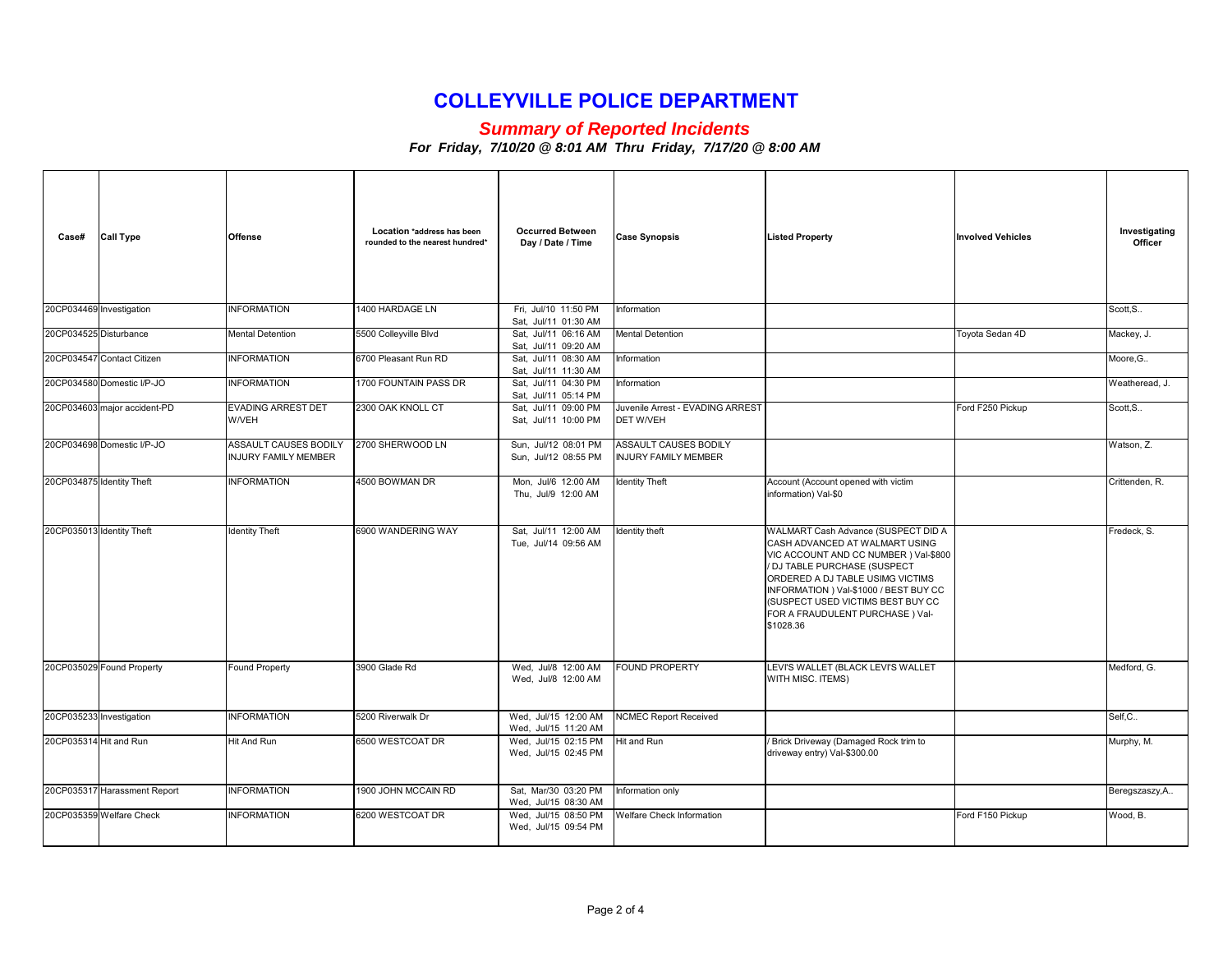## **COLLEYVILLE POLICE DEPARTMENT**

#### *Summary of Reported Incidents*

*For Friday, 7/10/20 @ 8:01 AM Thru Friday, 7/17/20 @ 8:00 AM*

| Case#                   | <b>Call Type</b>          | Offense                                   | Location *address has been<br>rounded to the nearest hundred* | <b>Occurred Between</b><br>Day / Date / Time | <b>Case Synopsis</b>                         | <b>Listed Property</b>                                                                                                                                                                                                                                                                                                                                                                                                                                                                                                                                                                                                                                                                                                                                                                                                                                                                                                                                                                                                                                                                                                                                                                                                                                                                                                                                                                                                                                                                                                                                                                                                                                     | <b>Involved Vehicles</b>       | Investigating<br>Officer |
|-------------------------|---------------------------|-------------------------------------------|---------------------------------------------------------------|----------------------------------------------|----------------------------------------------|------------------------------------------------------------------------------------------------------------------------------------------------------------------------------------------------------------------------------------------------------------------------------------------------------------------------------------------------------------------------------------------------------------------------------------------------------------------------------------------------------------------------------------------------------------------------------------------------------------------------------------------------------------------------------------------------------------------------------------------------------------------------------------------------------------------------------------------------------------------------------------------------------------------------------------------------------------------------------------------------------------------------------------------------------------------------------------------------------------------------------------------------------------------------------------------------------------------------------------------------------------------------------------------------------------------------------------------------------------------------------------------------------------------------------------------------------------------------------------------------------------------------------------------------------------------------------------------------------------------------------------------------------------|--------------------------------|--------------------------|
| 20CP035477 Theft I/P-JO |                           | THEFT PROP >=\$100<\$750                  | 4000 GLADE RD                                                 | Thu, Jul/16 12:47 PM<br>Thu, Jul/16 01:15 PM | ADULT ARREST- Class B Theft<br>\$100-\$750   | Visa Visa Debit Card (Black visa debit card) /<br>Usps Usps delivery card (Usps delivery card) / PARKED AT ALBERTSONS)<br>Swarovski Swarovski jewelry (4 packets of<br>rinestones) / Kroger Kroger receipt (Kroger<br>receipt) / Eon Eon sanitizing mist (Sanitizing<br>mist) / Dooney and bourke Purse (Dooney and<br>bourke purse) / Mcrmck grlc onion (Stolen and<br>recovered from Albertsons) Val-\$5.99 /<br>Mcrmck Grlc Val-\$5.99 / Lopsie Iulus (Stolen<br>and recovered from Albertsons) Val-\$12.99 /<br>Kids Face Mask Val-\$29.95 / DVD (4 misc dvd<br>stolen and recovered at Albertsons) Val-<br>\$46.96 / DVD Val-\$46.96 / Crckpt pot (Stolen<br>and recovered from albertsons) Val-\$5.97 /<br>Crckpt Pot Val-\$5.97 / Adult Face Mask Val-<br>\$41.93 / Puffball gift decor (Puffball keychain) /<br>PK Shoulder Roast (Stolen and Recovered<br>from Albertsons) Val-\$7.58 / Personalized<br>pendenant (Personalized pendenant with pink<br>rope) / Letter c keychain (Letter c keychain) /<br>Kids Face Mask (Stolen and Recovered from<br>Albertsons) Val-\$29.95 / Keys (1 car key and 3<br>misc keys) / Fiesta onion pwdr (Stolen and<br>recovered from albertsons ) Val-\$4.29 / Face<br>masks (3 pack of face masks) / Face Mask<br>(Stolen and Recovered from Albertsons) /<br>Dollar bills (2 \$1 dollar bills) Val-\$2.00 / DI<br>cheer bx candle (Stolen and recovered from<br>Albertsons) Val-\$11.99 / Change (\$1.23 in<br>change) Val-\$1.23 / Bracelet (Multicolored<br>bracelet ) / Albertsons Receipt (Receipt listing<br>stolen items found) / Adult Face Mask (Stolen<br>and Recovered from Albertsons) Val-\$41.93 | Kia RIO Sedan 4D (LEFT LEGALLY | Owens, C.                |
|                         | 20CP035491 Assault Report | <b>INFORMATION</b>                        | 2200 DANBURY DR                                               | Thu, Jul/16 02:40 PM<br>Thu, Jul/16 04:12 PM | Information Only                             |                                                                                                                                                                                                                                                                                                                                                                                                                                                                                                                                                                                                                                                                                                                                                                                                                                                                                                                                                                                                                                                                                                                                                                                                                                                                                                                                                                                                                                                                                                                                                                                                                                                            |                                | Zablosky, A.             |
|                         | 20CP035512 Identity Theft | <b>COMPUTER SECURITY</b><br><b>BREACH</b> | 700 COLLEYVILLE TER                                           | Wed, Jul/15 01:00 PM<br>Wed, Jul/15 03:00 PM | <b>BREACH OF COMPUTER</b><br><b>SECURITY</b> |                                                                                                                                                                                                                                                                                                                                                                                                                                                                                                                                                                                                                                                                                                                                                                                                                                                                                                                                                                                                                                                                                                                                                                                                                                                                                                                                                                                                                                                                                                                                                                                                                                                            |                                | Crozier, R.              |
| 20CP035566 Traffic      |                           | Possession Of Drug<br>Paraphernalia       | 700 MID-CITIES BLVD                                           | Thu, Jul/16 11:36 PM<br>Thu, Jul/16 11:53 PM | Drug Paraphernalia                           | JC Glass Pipe w/ Marijuana Residue / Black<br>Vapor Pen w/ Marijuana Residue                                                                                                                                                                                                                                                                                                                                                                                                                                                                                                                                                                                                                                                                                                                                                                                                                                                                                                                                                                                                                                                                                                                                                                                                                                                                                                                                                                                                                                                                                                                                                                               | Honda ACCORD Sedan 4D          | Olivarez.E               |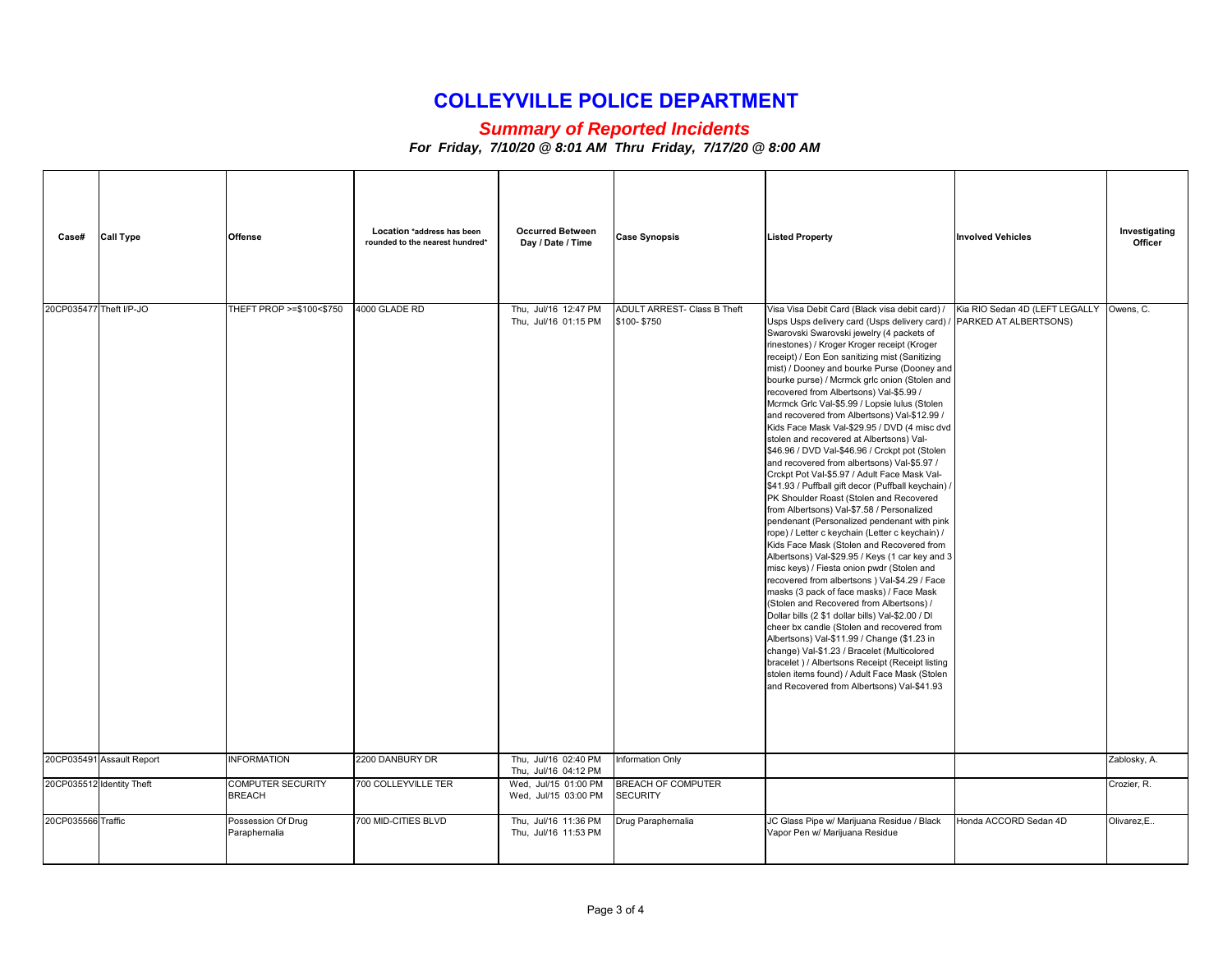# **Keller Police Department**

330 Rufe Snow Dr.

### **Inmate Booking Report**

|  | 7/16/2020 |
|--|-----------|
|  |           |

| Personal                                                                                                                                                 |                   |                      |                                                                                     |                   |                      |
|----------------------------------------------------------------------------------------------------------------------------------------------------------|-------------------|----------------------|-------------------------------------------------------------------------------------|-------------------|----------------------|
| Name: SPEAKS, JENNIFER ANN                                                                                                                               |                   |                      | Agency Id: 64604-1                                                                  |                   |                      |
| Ethnicity: Non-Hispanic                                                                                                                                  | <b>DOB</b>        | Age: 43              | POB: GARLAND TX                                                                     |                   |                      |
| Race: White                                                                                                                                              | Sex: Female       | Weight: 200          | Height: $5'7''$                                                                     |                   |                      |
| Hair: Brown                                                                                                                                              | Eyes: Brown       |                      |                                                                                     |                   |                      |
| Identifying Characteristics                                                                                                                              |                   |                      |                                                                                     |                   |                      |
| Characteristics                                                                                                                                          | <b>Body Parts</b> |                      |                                                                                     | Description       |                      |
|                                                                                                                                                          |                   |                      |                                                                                     |                   |                      |
| DL No.:                                                                                                                                                  | Issued: TX        | SS No.:              |                                                                                     | DPS No.: 50443180 | FBI No: 639494XD7    |
| Occupation: SUPERVISOR                                                                                                                                   |                   |                      | Employer: DENTON SUPPORT AND LIVING CENTER                                          |                   |                      |
| <b>Address</b><br><b>Street:</b><br>200 MARION DR                                                                                                        |                   |                      | City: LITTLE ELM                                                                    | State:<br>TX      | Zip: 75068           |
| <b>Phone</b>                                                                                                                                             |                   |                      |                                                                                     |                   |                      |
| Phone:                                                                                                                                                   | Type:             |                      |                                                                                     |                   |                      |
| Phone: (972) 821-9281                                                                                                                                    |                   | Type: Cellular Phone |                                                                                     |                   |                      |
| Arrest<br>Arrest. Agency: Colleyville Police Department<br>Arrest Officer: Owens, Chase #239<br>Arrest Location: Albertson's 4000 Glade RD-4000 GLADE RD |                   |                      | Booking Date: 07/16/2020 13:32<br>Booking Officer: Marquez, S. #312<br>Arrest Date: |                   | 7/16/2020 1:15:00 PM |
| <b>Vehicle</b><br>Make:                                                                                                                                  | Model:            | License No.:         |                                                                                     | Towed:            | Towed By             |
| <b>Remarks:</b>                                                                                                                                          |                   |                      |                                                                                     |                   |                      |
| <b>Charges</b>                                                                                                                                           |                   |                      |                                                                                     |                   | Call No.:            |
| - THEFT PROP >=\$100<\$750<br>1                                                                                                                          |                   |                      |                                                                                     |                   | 20CP035477           |
| Agency: Colleyville Police DepartmerWarrant#:                                                                                                            |                   |                      | Charge Type On View                                                                 |                   | Amount:              |
| Classification: Class B Misdemeanor<br>Remarks:                                                                                                          |                   |                      | Citation                                                                            |                   |                      |

Total Amount: 0